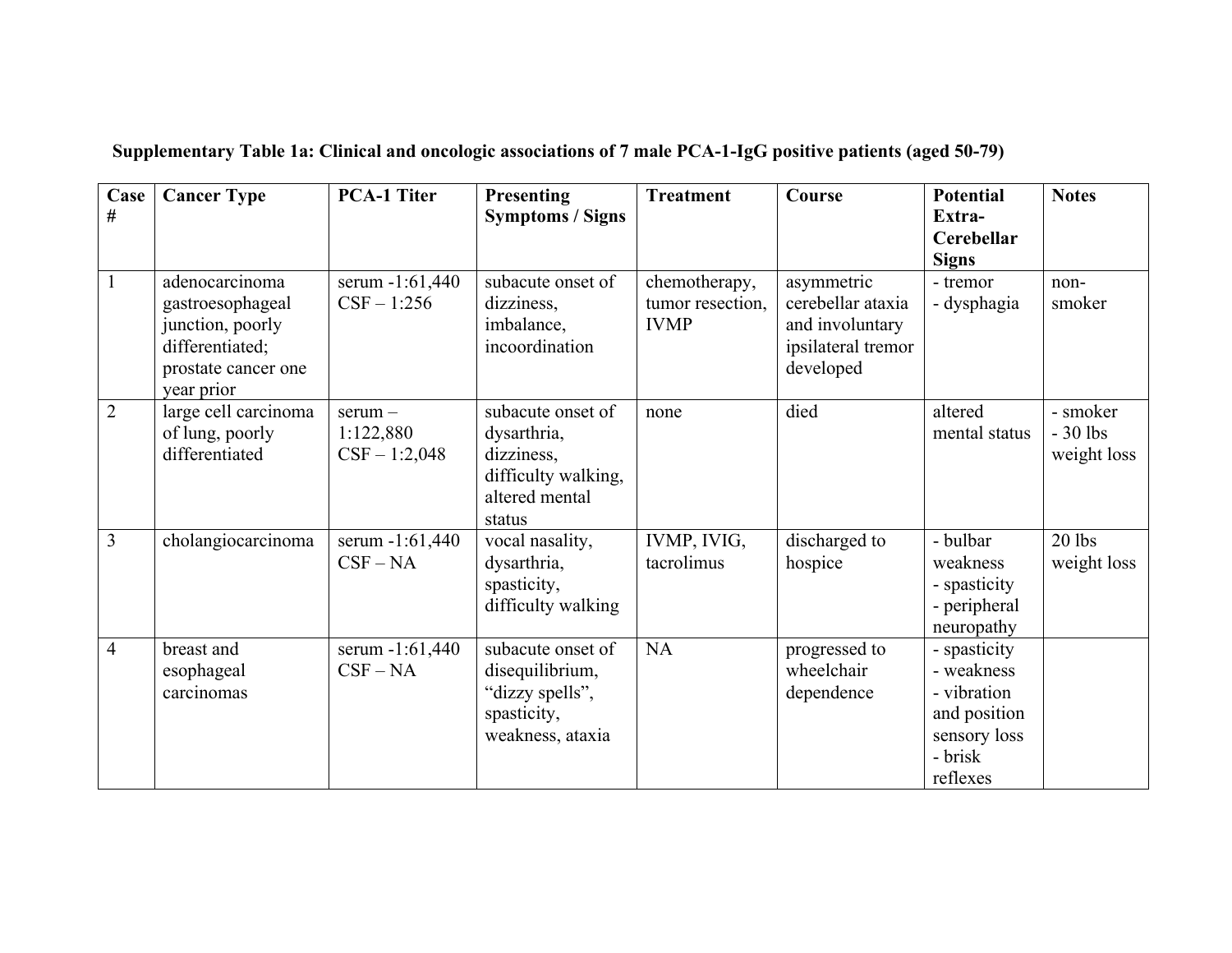|   | ? (hard breast)   | serum $-1:7,680$ | subacute onset of    | plasmapheresis    | severe         | diplopia | ex-smoker   |
|---|-------------------|------------------|----------------------|-------------------|----------------|----------|-------------|
|   | masses removed 15 | $CSF - 1:512$    | vertigo, dysarthria, |                   | nystagmus,     |          |             |
|   | yrs earlier)      |                  | diplopia, ataxia     |                   | unable to feed |          |             |
|   |                   |                  | and nystagmus        |                   | self, needed   |          |             |
|   |                   |                  |                      |                   | walker         |          |             |
| 6 | gastric carcinoma | serum -1:61,440  | subacute onset of    | <b>NA</b>         | died           | none     | -ex-smoker  |
|   |                   | $CSF-NA$         | dysarthria, ataxia   |                   |                |          | $-30$ lbs   |
|   |                   |                  | and anorexia         |                   |                |          | weight loss |
|   | esophageal        | serum $-1:7,680$ | nausea, vertigo,     | <b>IVIG/IV MP</b> | very mild      | diplopia | smoker      |
|   | adenocarcinoma    | $CSF - 1:128$    | vertical diplopia    |                   | improvement    |          |             |
|   |                   |                  | and ataxia.          |                   |                |          |             |

## **Supplementary Table 1b: 10 previously published cases**

| Case<br>#              | Age (yrs)<br><b>Ethnicity</b> | <b>Cancer Type</b>                                      | <b>Presenting</b><br>Symptoms /<br><b>Signs</b>                                         | <b>Treatment</b>                                                      | Course                                                                                      | <b>Potential</b><br>Extra-<br>Cerebellar<br><b>Signs</b> | <b>Notes</b>                     |
|------------------------|-------------------------------|---------------------------------------------------------|-----------------------------------------------------------------------------------------|-----------------------------------------------------------------------|---------------------------------------------------------------------------------------------|----------------------------------------------------------|----------------------------------|
| Ref#<br>S <sub>1</sub> | 55/NA                         | adenocarcinoma of<br>parotid gland                      | subacute onset of<br>dysarthria,<br>incoordination,<br>difficulty walking<br>and ataxia | 8 courses of<br>IVIG, tumor<br>resection                              | stabilization and<br>mild<br>improvement                                                    | decreased<br>reflexes                                    |                                  |
| Ref#<br>S <sub>2</sub> | 68/NA                         | adenocarcinoma<br>(unknown etiology;<br>suspected lung) | subacute onset of<br>difficulty walking<br>and frequent<br>falls.                       | tumor resection,<br>plasmapheresis,<br>and 1 course of<br><b>IVIG</b> | progressed to<br>dysarthria,<br>nystagmus and<br>ataxia, no<br>improvement;<br>nursing home | none                                                     | -smoker<br>-heavy<br>alcohol use |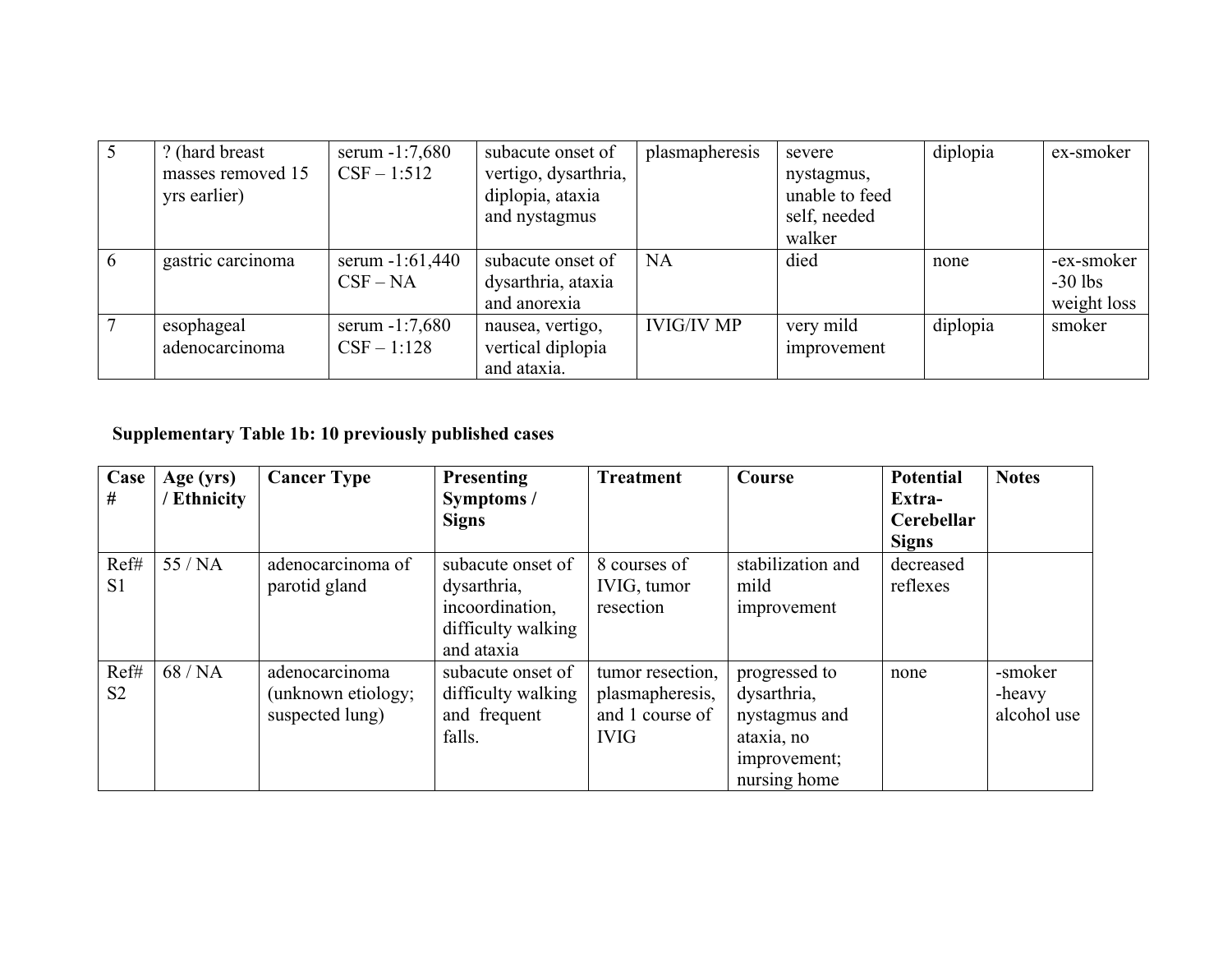| Ref#<br>S <sub>3</sub> | 73/NA      | gastric<br>adenocarcinoma,<br>poorly differentiated                | subacute onset of<br>difficulty<br>walking,<br>incoordination,<br>dysarthria and<br>cognition<br>disturbance | tumor resection                                                      | no improvement                                                                             | - mild<br>cognitive<br>dysfunction<br>- sensori-<br>motor<br>neuropathy<br>- areflexia<br>- paratonia | weight loss |
|------------------------|------------|--------------------------------------------------------------------|--------------------------------------------------------------------------------------------------------------|----------------------------------------------------------------------|--------------------------------------------------------------------------------------------|-------------------------------------------------------------------------------------------------------|-------------|
| Ref#<br><b>S4</b>      | 55 / NA    | adenocarcinoma of<br>esophagus and<br>gastroesophageal<br>junction | dysarthria,<br>incoordination,<br>difficulty walking<br>and ataxia 9<br>months following<br>cancer diagnosis | tumor resection.<br>oral steroids,<br>plasmapheresis,<br><b>IVIG</b> | -no improvement<br>-died                                                                   | decreased<br>reflexes,<br>upper<br>limbs                                                              | smoker      |
| Ref#<br>S <sub>5</sub> | 58 / NA    | adenocarcinoma of<br>esophagus and<br>gastroesophageal<br>iunction | dizziness, ataxia<br>and nystagmus 6<br>weeks following<br>flu-like illness                                  | tumor resection                                                      | progression to<br>incapacitated                                                            | none                                                                                                  |             |
| Ref#<br>S <sub>6</sub> | 71 / Asian | gastric<br>adenocarcinoma                                          | difficulty<br>walking,<br>dysarthria, ataxia<br>and nystagmus 7<br>months following<br>cancer diagnosis      | tumor resection,<br>IV steroids,<br>IVIG,<br>plasmapheresis          | poor response                                                                              | decreased<br>muscle<br>tone                                                                           |             |
| Ref#<br>S7             | 72/NA      | lung<br>adenocarcinoma,<br>poorly differentiated                   | progressive (18)<br>months) gait<br>disorder and<br>ataxia                                                   | unknown                                                              | developed<br>choreiform<br>movements of<br>upper limbs and<br>toes 6 months<br>after onset | choreiform<br>movements                                                                               | smoker      |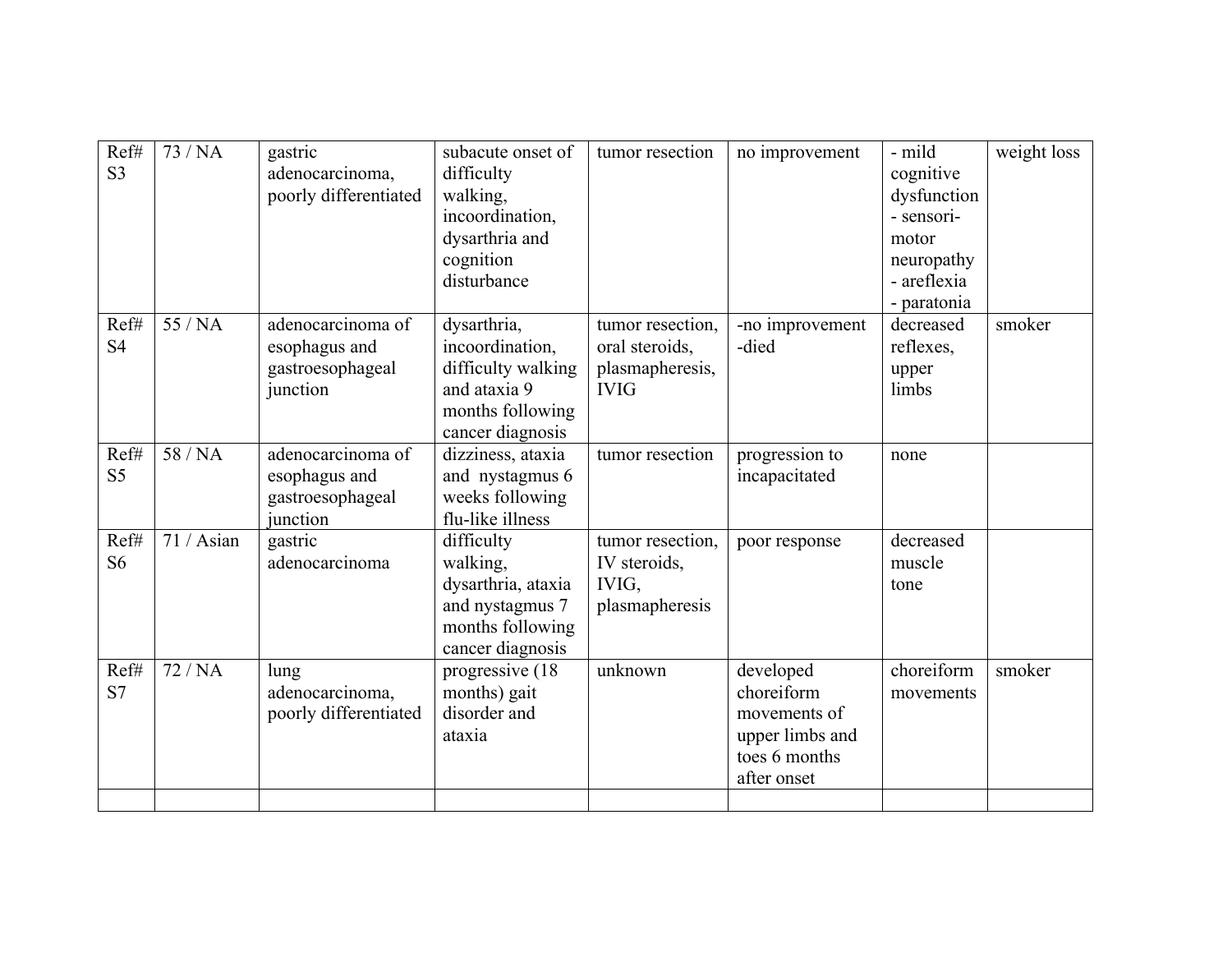| Ref#<br>S <sub>8</sub> | 79 / NA | prostatic<br>adenocarcinoma,<br>focal neuroendocrine<br>differentiation | subacute onset of<br>disequilibrium,<br>ataxia, dysarthria,<br>nystagmus and<br>difficulty walking     | none                                            | rapid<br>deterioration;<br>died after one<br>week of heart<br>failure                                                        | none                                                                                               |                                                                           |
|------------------------|---------|-------------------------------------------------------------------------|--------------------------------------------------------------------------------------------------------|-------------------------------------------------|------------------------------------------------------------------------------------------------------------------------------|----------------------------------------------------------------------------------------------------|---------------------------------------------------------------------------|
| Ref#<br>S <sub>9</sub> | 57/NA   | adenocarcinoma of<br>esophagus and<br>gastroesophageal<br>junction      | subacute onset of<br>dysphagia,<br>difficulty<br>walking,<br>incoordination,<br>diplopia and<br>ataxia | tumor resection,<br>IV steroids,<br><b>IVIG</b> | progression to<br>wheelchair then<br>bedridden and<br>nonambulatory                                                          | brisk<br>reflexes                                                                                  | $45$ lbs<br>weight loss                                                   |
| Ref#<br><b>S10</b>     | 49/C    | large cell lung<br>carcinoma, poorly<br>differentiated                  | acute onset of<br>vertigo, ataxia,<br>dysarthria,<br>nystagmus and<br>disequilibrium                   | none                                            | developed altered<br>mental status;<br>progressed to<br>being bedridden<br>and confused;<br>passed away after<br>a few weeks | - altered<br>mental<br>status<br>- weakness<br>- decreased<br>sensation<br>- decreased<br>reflexes | -history of<br>seizure<br>disorder<br>-smoker<br>$-30$ lbs<br>weight loss |

Abbreviations: IG: immune globulin; IV: intravenous; lbs: pounds; mos: months; NA: not available; wks: weeks, C: Caucasian; AA; African American

## **Supplementary References:**

S1. Felician O, Renard JL, Vega F, Creange A, Chen QM, Bequet D, et al. Paraneoplastic cerebellar degeneration with anti-Yo antibody in a man. Neurology. 1995;45(6):1226-7.

S2. Krakauer J, Balmaceda C, Gluck JT, Posner JB, Fetell MR, Dalmau J. Anti-Yo associated paraneoplastic cerebellar degeneration in a man with adenocarcinoma of unknown origin. Neurology. 1996;46(5):1486-7.

S3. Meglic B, Graus F, Grad A. Anti-Yo-associated paraneoplastic cerebellar degeneration in a man with gastric adenocarcinoma. J Neurol Sci. 2001;185(2):135-8.